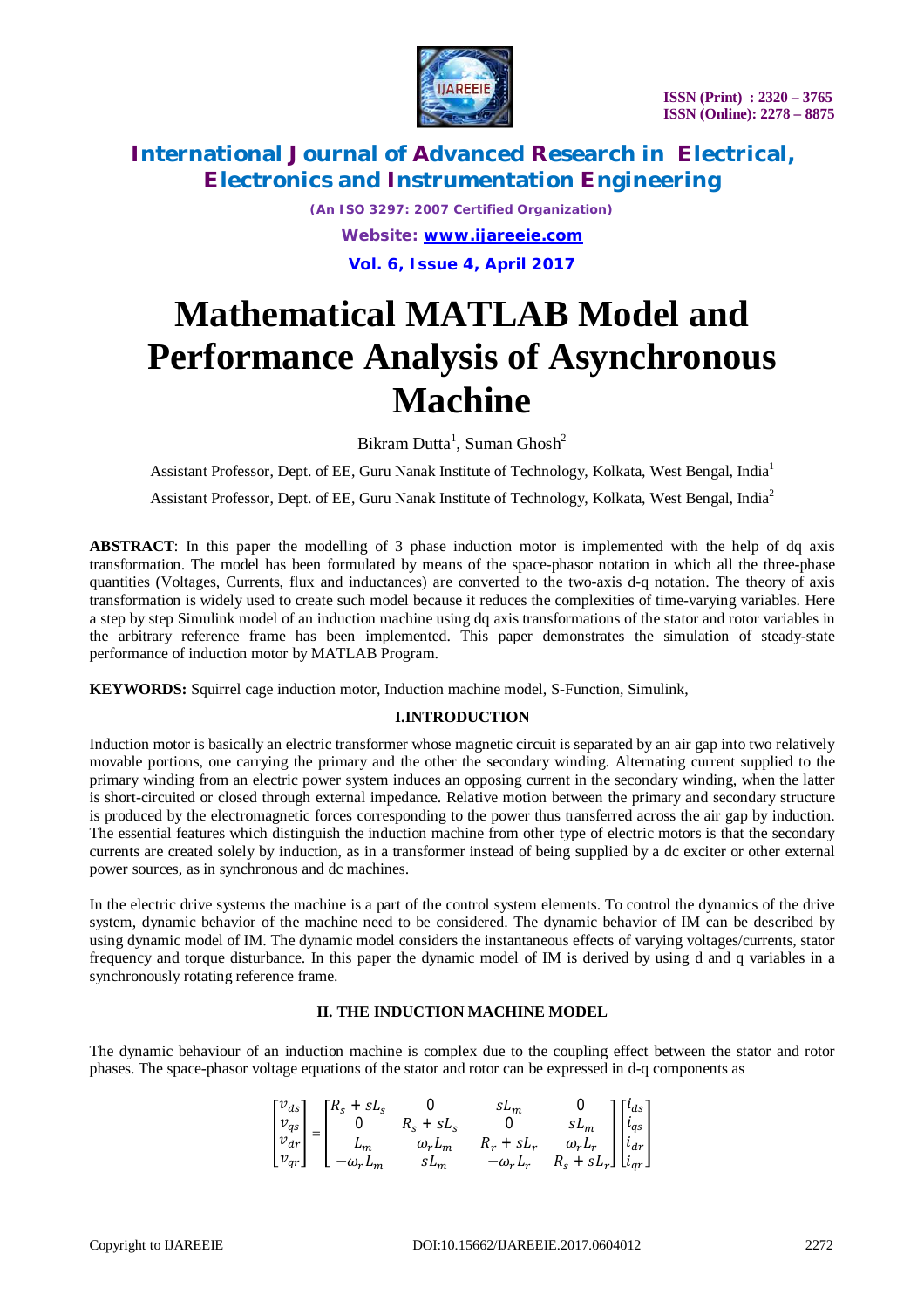

*(An ISO 3297: 2007 Certified Organization)*

*Website: [www.ijareeie.com](http://www.ijareeie.com)*

**Vol. 6, Issue 4, April 2017**

Where,  $R_s$  and  $R_r$  are the stator and rotor resistances,  $L_s$  and  $L_r$  are the stator and rotor self-inductance respectively, and are the stator and rotor speed respectively and is the mutual inductance.

Flux linkage equations of induction machine is

|                                                                           |  | $L_{\rm c}$       | U              | $L_m$       |                                                                                                                         |
|---------------------------------------------------------------------------|--|-------------------|----------------|-------------|-------------------------------------------------------------------------------------------------------------------------|
| $\left[\begin{matrix} \psi_{ds}\ \psi_{qs} \end{matrix}\right]$           |  | - 0               | $L_{s}$        | 0           |                                                                                                                         |
|                                                                           |  | $\vert L_m \vert$ | $\overline{0}$ | $L_r$       |                                                                                                                         |
| $\left[\begin{smallmatrix} \psi_{dr}\ \psi_{qr} \end{smallmatrix}\right]$ |  | l o               | $L_m$          | $\mathbf 0$ | $\begin{bmatrix} 0 \\ L_m \\ 0 \\ L_r \end{bmatrix} \begin{bmatrix} i_{ds} \\ i_{qs} \\ i_{dr} \\ i_{qr} \end{bmatrix}$ |

Where  $L_s$  and  $L_r$  are the stator and rotor flux linkages respectively.

The mechanical speed of the induction machine is related to the torque is given by  $T_e = T_L + T_e$  $2J$  $\frac{2J}{p} \cdot \frac{d\omega_r}{dt}$  $dt$ 

Where  $T_e$  is the electrical Torque,  $T_L$  is the load torque, J is the combined rotor and load inertia, p is the number of poles and  $\omega_r$  is the rotor speed.

#### **Implementation of S-Function**

S-functions (system-functions) mechanism is useful for extending the capabilities of Simulink. It is a computer language description of a Simulink block and can be written in MATLAB, C, C++, FORTRAN etc. By using S-Function we can represent a dynamic system as a mathematical set of equations. To implement an S-function into a Simulink model, the name of the M-file is specified in the user-defined Simulink S-function block from the Simulink library blocks. The parameters specified in the S-Function Parameters field are passed to the corresponding S-Function. An M-file S-function consists of a MATLAB function of the form as [sys, xo, str, ts] = f (t, x, u, flag, p1, p2.....). Where f is the S-function name, t is the current time, x is the state vector of the corresponding S-function block, u is the block's inputs, flag indicates a task to be performed, and p1, p2... are the block's parameters. The standard format for the flags in an S-Function is given by

| Flag       | <b>Simulation stage</b>           |
|------------|-----------------------------------|
| $Flag = 0$ | Initialization                    |
| $Flag = 1$ | Calculations of derivatives       |
| $Flag = 2$ | Update of discrete states         |
| $Flag = 3$ | Calculations of outputs           |
| $Flag = 4$ | Calculation of next sampling hits |
| $Flag = 9$ | End of simulation tasks           |

Table 1. Standard format for the flags in an S-Function

#### **III. SIMULINK IMPLEMENTATION**

The S-Function induction machine model in Simulink is shown in Fig. 1. The three-phase ac voltages are converted to two-phase voltages and vice-versa using the two matrix gain blocks 'ABC2ab' and 'ab2ABC' respectively.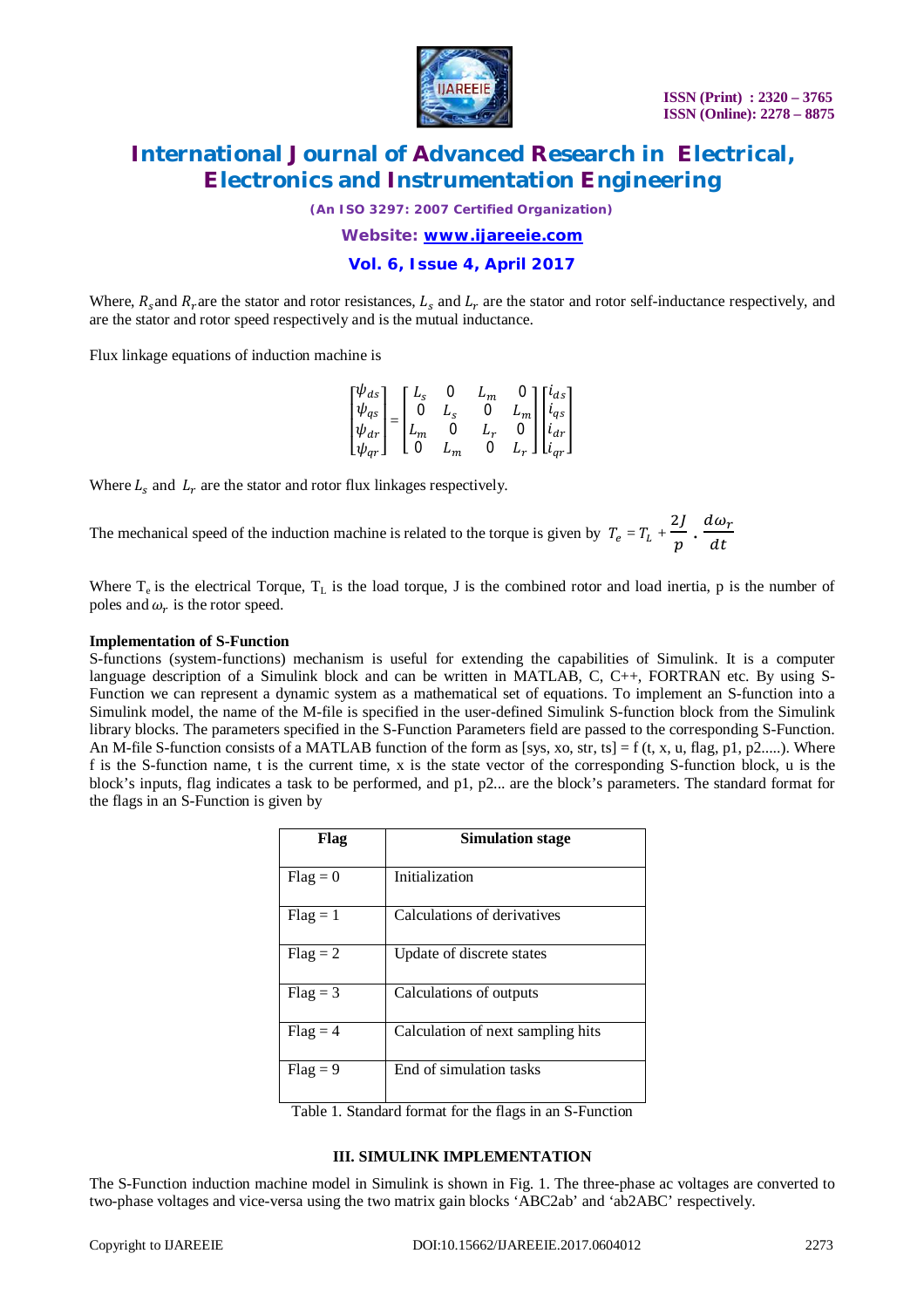

*(An ISO 3297: 2007 Certified Organization)*

*Website: [www.ijareeie.com](http://www.ijareeie.com)*

**Vol. 6, Issue 4, April 2017**



Fig. 1. Induction Machine test model

The three-phase to two-axis transformation is achieved using the equations

$$
\begin{bmatrix} v_{as} \\ v_{bs} \end{bmatrix} = \begin{bmatrix} 1 & -\frac{1}{2} & -\frac{1}{2} \\ 0 & \frac{\sqrt{3}}{2} & -\frac{\sqrt{3}}{2} \end{bmatrix} \begin{bmatrix} v_a \\ v_b \\ v_c \end{bmatrix}
$$

### **IV. SIMULATION RESULTS**

Here we take a three phase induction motor with the following parameters such as

 $R_s = 0.585\Omega$ ,  $R_r = 0.41\Omega$ ,  $L_{sl} = .0027H$ ,  $L_{rl} = .0027H$ ,  $L_m = 0.081H$ ,  $f_0 = 50Hz$ ,  $J = 0.1Kg/m^2$ ,  $p = 4$ .

To illustrate the transient operation of the induction motor, a simulation study of direct-on-line, auto transformer starting is demonstrated. At t=0, the motor, previously de-energized and at standstill, is connected to a 440 V, 50 Hz three-phase supply through a cable. The load torque,  $T_L$ , is constant at 40 N.m. Figs. 2 and 3 show the characteristics of electromagnetic torque and speed of the induction motor after simulation using the SIMULINK model.



Fig. 2. Electromagnetic torque Fig. 3. Speed in rpm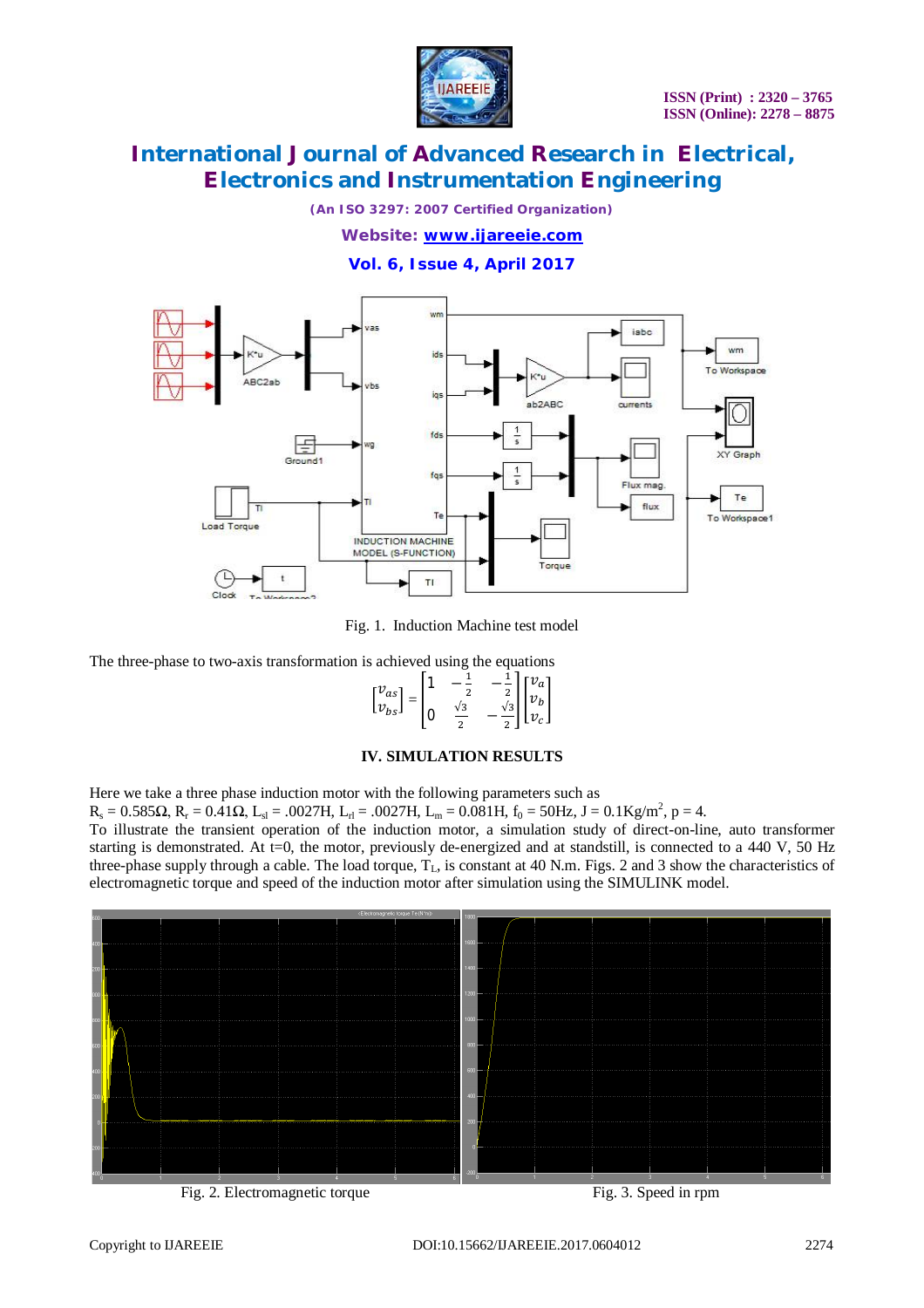

*(An ISO 3297: 2007 Certified Organization)*

*Website: [www.ijareeie.com](http://www.ijareeie.com)*

**Vol. 6, Issue 4, April 2017**

Fig. 4 and Fig.5 shows the characteristic of stator and rotor current and stator line-to-line voltage of the induction motor after simulation using the SIMULINK model.



Fig. 4.stator and rotor current. Fig. 5. Stator line-to-line voltage.

Fig. 6 shows the Torque speed characteristic of the induction motor after simulation using the SIMULINK model.



Fig. 6. Torque speed characteristic.

### **V. CONCLUSION**

In this paper, a complete model of the three-phase induction machine with healthy condition is analysed. This model has successfully run as d-q model of three phase induction motor and all the three-phase quantities (Voltages, Currents, flux and inductances) are converted to the two-axis d-q notation. Different waveforms such as stator and rotor current, electromagnetic torque, speed torque characteristics has being analysed here. This MATLAB model is established for an induction motor at healthy condition, now it is to be introduced the different faults of induction motor like bearing fault, broken rotor fault, stator winding insulation fault, uneven air gap due to rotor damage in this MATLAB model. The current signature analysis of the condition monitoring of the induction motor at faulty and healthy condition is to be analysed by different graph analysis. Hence it would be so easier to find out the fault of the induction motor.